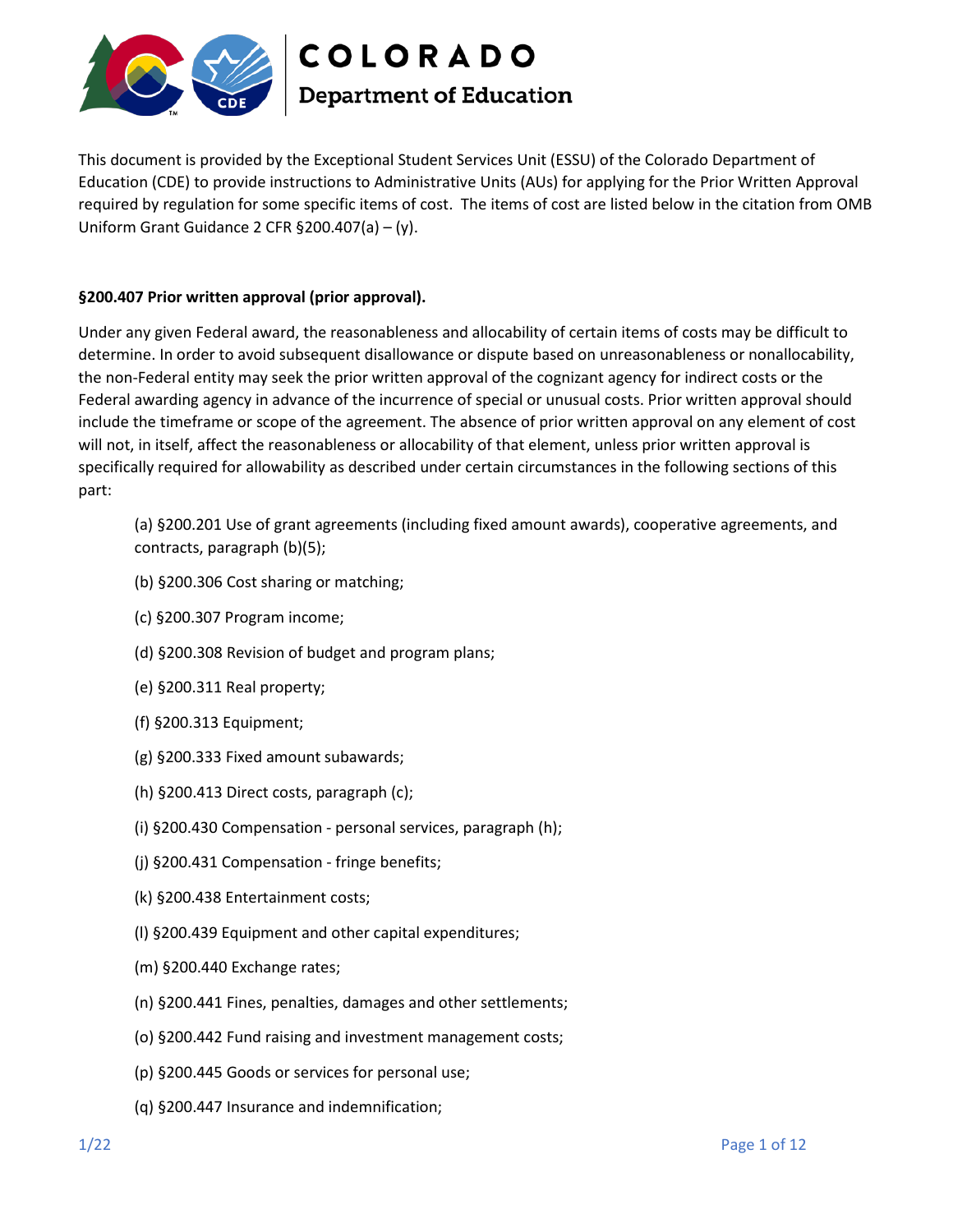

**COLORADO** 

# **Department of Education**

- (r) §200.454 Memberships, subscriptions, and professional activity costs, paragraph (c);
- (s) §200.455 Organization costs;
- (t) §200.456 Participant support costs;
- (u) §200.458 Pre-award costs;
- (v) §200.462 Rearrangement and reconversion costs;
- (w) §200.467 Selling and marketing costs;
- (x) §200.470 Taxes (including Value Added Tax); and
- (y) §200.475 Travel costs.

# **Process to be followed**

For any proposed item of cost listed in 2 CFR  $\S 200.407(a) - (y)$ .

Please provide the follow the instructions below for which your AU is seeking prior written approval:

- **1. Use the Prior Approval Request google form on the CDE website found [here](https://docs.google.com/forms/d/e/1FAIpQLSeAJhgn5e2HFzQ-Fhmp9Q4LYBlVQ_-awQdEmXOwQN6Xcg11Gw/viewform?hl=en) and upload the necessary documentation outlined in the following points. Please ensure the name of the AU, amount requested, and a signature of the requestor is included on all the uploaded documentation.**
	- **a. A description of how the equipment/construction will improve the Part B special education program and specifically benefit children with disabilities.**
	- **b. Details to support the reasonableness, allowability and allocability of the expenditure under applicable IDEA and OMB Uniform Grant Guidance provisions, including documentation supporting the specifications and cost of the equipment/construction being purchased (e.g., purchase requisition, quotes/price comparison, description of the equipment and its capabilities).**
	- **c. A description of how the equipment/construction will be secured and maintained, as well as how the program will ensure sole use (Part B) of the equipment.**
	- **d. An assurance that the AU will comply with all applicable requirements of the OMB Uniform Grant Guidance, including but not limited to:**
		- **i. Management, maintenance, and disposal of equipment consistent with 2 CFR §§ 200.313; and 200.439.**
		- **ii. Procurement consistent with 2 CFR § 200.318 through 2 CFR § 200.326.**
		- **iii. Inclusion of contract provisions required by Federal statutes and executive orders and their implementing regulations consistent with 2 CFR § 200.327 (and Appendix II to Part 200).**
- **2. When the Prior Approval request google form is complete and all necessary documentation uploaded, please email [blake\\_m@cde.state.co.us](mailto:blake_m@cde.state.co.us) to notify the request has been submitted.**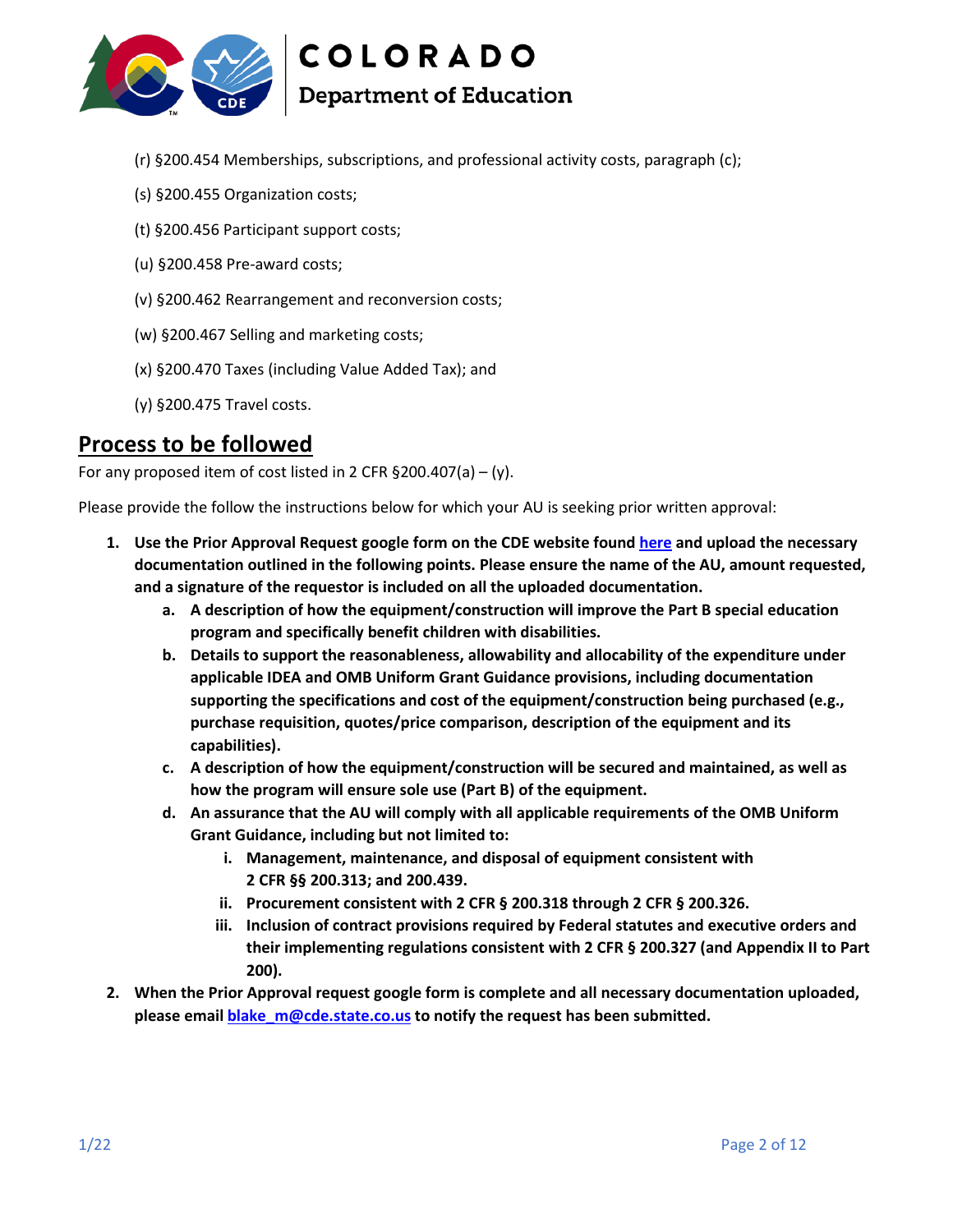

The following are federal regulations that may be helpful when deciding if a particular purchase is appropriate, or for reference to ensure compliance while completing your AU's Prior Written Approval. This is not an exhaustive list, and you should refer to IDEA regulations, Universal Grant Guidance, and EDGAR for complete information.

# **List of Purchase Related Federal Regulations**

# **§76.533 Acquisition of real property; construction.**

No State or subgrantee may use its grant or subgrant for acquisition of real property or for construction unless specifically permitted by the authorizing statute or implementing regulations for the program.

# **§200.1 Definitions**

*Allocation* means the process of assigning a cost, or a group of costs, to one or more cost objective(s), in reasonable proportion to the benefit provided or other equitable relationship. The process may entail assigning a cost(s) directly to a final [cost objective](https://www.law.cornell.edu/definitions/index.php?width=840&height=800&iframe=true&def_id=8297890e7a7b9233bd4beca3e3e2c967&term_occur=999&term_src=Title:2:Subtitle:A:Chapter:II:Part:200:Subpart:A:Subjgrp:27:200.1) or through one or more intermediate cost objectives.

*Capital assets* means:

**(1)** Tangible or intangible assets used in operations having a useful life of more than one year which are capitalized in accordance with GAAP. [Capital assets](https://www.law.cornell.edu/definitions/index.php?width=840&height=800&iframe=true&def_id=a35848f15447f45914e7667303f08d0f&term_occur=999&term_src=Title:2:Subtitle:A:Chapter:II:Part:200:Subpart:A:Subjgrp:27:200.1) include:

**(i)** Land, buildings (facilities), equipment, and intellectual property (including software) whether acquired by purchase, construction, manufacture, exchange, or through a lease accounted for as financed purchase under Government Accounting Standards Board (GASB) standards or a finance lease under Financial Accounting Standards (FSAB) standards; and

**(ii)** Additions, improvements, modifications, replacements, rearrangements, reinstallations, renovations or alterations to [capital assets](https://www.law.cornell.edu/definitions/index.php?width=840&height=800&iframe=true&def_id=a35848f15447f45914e7667303f08d0f&term_occur=999&term_src=Title:2:Subtitle:A:Chapter:II:Part:200:Subpart:A:Subjgrp:27:200.1) that materially increase their value or useful life (not ordinary repairs and maintenance).

**(2)** For purpose of this Part, [capital assets](https://www.law.cornell.edu/definitions/index.php?width=840&height=800&iframe=true&def_id=a35848f15447f45914e7667303f08d0f&term_occur=999&term_src=Title:2:Subtitle:A:Chapter:II:Part:200:Subpart:A:Subjgrp:27:200.1) do not include intangible right-to-use assets (per GASB) and right-touse operating lease assets (per FASB). For example, assets capitalized that recognize a lessee's right to control the use of property and/or equipment for a period of time under a lease [contract.](https://www.law.cornell.edu/definitions/index.php?width=840&height=800&iframe=true&def_id=646059bc8aa88050a7cb06464725dfbb&term_occur=999&term_src=Title:2:Subtitle:A:Chapter:II:Part:200:Subpart:A:Subjgrp:27:200.1) See also  $\S 200.465$ .

*Capital expenditures* means [expenditures](https://www.law.cornell.edu/definitions/index.php?width=840&height=800&iframe=true&def_id=d2310d03983daac2fe8bc676e1201986&term_occur=999&term_src=Title:2:Subtitle:A:Chapter:II:Part:200:Subpart:A:Subjgrp:27:200.1) to acquire [capital assets](https://www.law.cornell.edu/definitions/index.php?width=840&height=800&iframe=true&def_id=a35848f15447f45914e7667303f08d0f&term_occur=999&term_src=Title:2:Subtitle:A:Chapter:II:Part:200:Subpart:A:Subjgrp:27:200.1) or [expenditures](https://www.law.cornell.edu/definitions/index.php?width=840&height=800&iframe=true&def_id=d2310d03983daac2fe8bc676e1201986&term_occur=999&term_src=Title:2:Subtitle:A:Chapter:II:Part:200:Subpart:A:Subjgrp:27:200.1) to make additions, improvements, modifications, replacements, rearrangements, reinstallations, renovations, or alterations to [capital assets](https://www.law.cornell.edu/definitions/index.php?width=840&height=800&iframe=true&def_id=a35848f15447f45914e7667303f08d0f&term_occur=999&term_src=Title:2:Subtitle:A:Chapter:II:Part:200:Subpart:A:Subjgrp:27:200.1) that materially increase their value or useful life.

*Computing devices* means machines used to acquire, store, analyze, process, and publish data and other information electronically, including accessories (or "peripherals") for printing, transmitting and receiving, or storing electronic information. See also the definitions of *supplies* and *information technology systems* in this section.

*Equipment* means tangible personal property (including information technology systems) having a useful life of more than one year and a per-unit acquisition cost which equals or exceeds the lesser of the capitalization level established by the non-Federal entity for financial statement purposes, or \$5,000.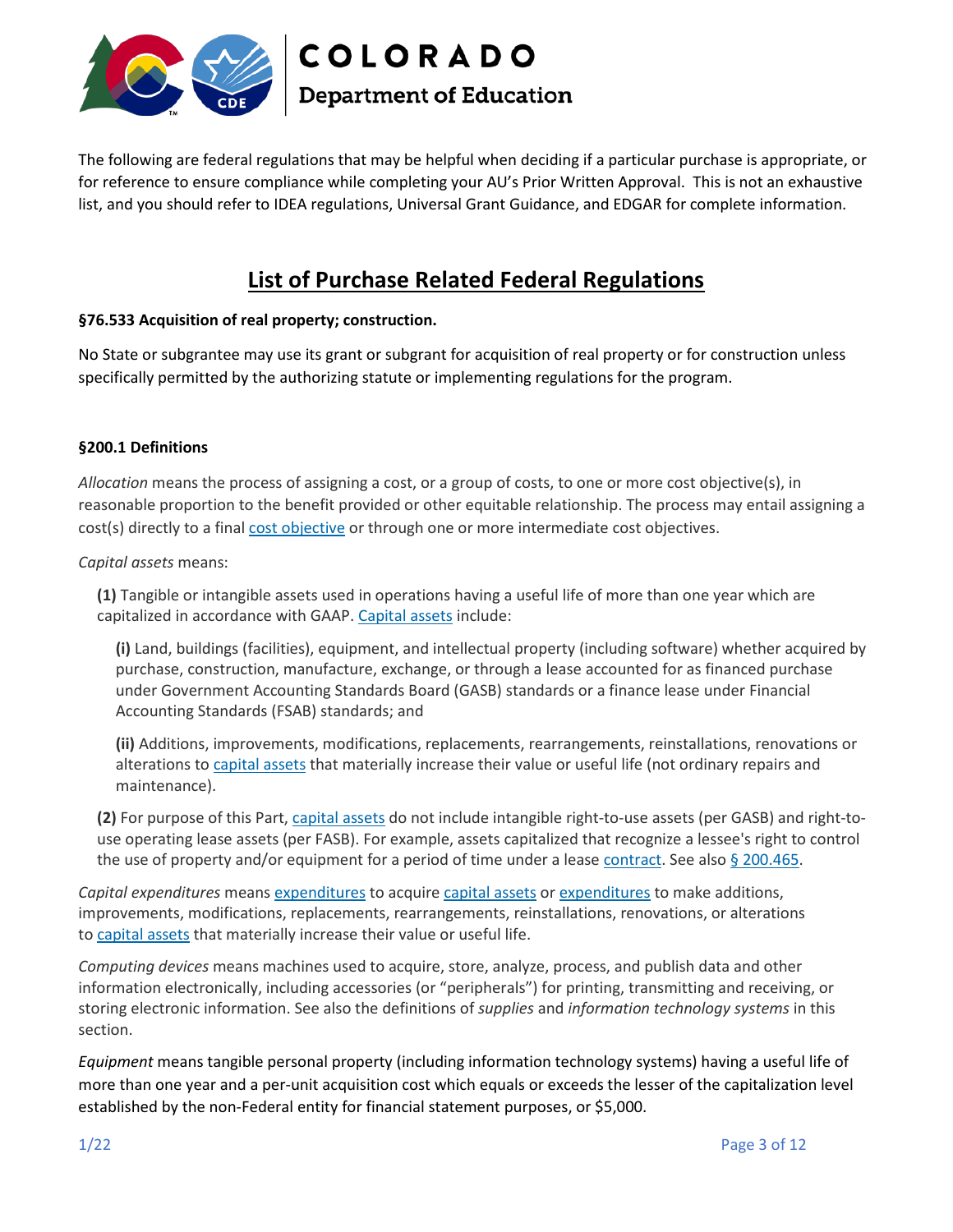

*General purpose equipment* means equipment which is not limited to research, medical, scientific or other technical activities. Examples include office equipment and furnishings, modular offices, telephone networks, information technology equipment and systems, air conditioning equipment, reproduction and printing equipment, and motor vehicles. See also the definitions of *equipment* and *special purpose equipment* in this section.

*Information technology systems* means computing devices, ancillary equipment, software, firmware, and similar procedures, services (including support services), and related resources. See also the definitions of *computing devices* and *equipment* in this section.

*Intangible property* means property having no physical existence, such as trademarks, copyrights, patents and patent applications and property, such as loans, notes and other debt instruments, lease agreements, stock and other instruments of property ownership (whether the property is tangible or intangible).

*Pass-through entity (PTE)* means a [non-Federal entity](https://www.law.cornell.edu/definitions/index.php?width=840&height=800&iframe=true&def_id=de00dfd10f09071c905d0928428a197d&term_occur=999&term_src=Title:2:Subtitle:A:Chapter:II:Part:200:Subpart:A:Subjgrp:27:200.1) that provides a [subaward](https://www.law.cornell.edu/definitions/index.php?width=840&height=800&iframe=true&def_id=cd3b6bbdd85489e2f50207d7536faf9a&term_occur=999&term_src=Title:2:Subtitle:A:Chapter:II:Part:200:Subpart:A:Subjgrp:27:200.1) to a [subrecipient](https://www.law.cornell.edu/definitions/index.php?width=840&height=800&iframe=true&def_id=63d6349963f7364efb8397442e14e141&term_occur=999&term_src=Title:2:Subtitle:A:Chapter:II:Part:200:Subpart:A:Subjgrp:27:200.1) to carry out part of a [Federal program.](https://www.law.cornell.edu/definitions/index.php?width=840&height=800&iframe=true&def_id=7cbd32c5c688475f8e11a278f7b64299&term_occur=999&term_src=Title:2:Subtitle:A:Chapter:II:Part:200:Subpart:A:Subjgrp:27:200.1)

*Personal property* means property other than [real property.](https://www.law.cornell.edu/definitions/index.php?width=840&height=800&iframe=true&def_id=e9a6b10874803e22a56417021f7b4c65&term_occur=999&term_src=Title:2:Subtitle:A:Chapter:II:Part:200:Subpart:A:Subjgrp:27:200.1) It may be tangible, having physical existence, or intangible.

*Property* means [real property](https://www.law.cornell.edu/definitions/index.php?width=840&height=800&iframe=true&def_id=e9a6b10874803e22a56417021f7b4c65&term_occur=999&term_src=Title:2:Subtitle:A:Chapter:II:Part:200:Subpart:A:Subjgrp:27:200.1) or [personal property.](https://www.law.cornell.edu/definitions/index.php?width=840&height=800&iframe=true&def_id=d435474852e94e23e854db2c7f692a8a&term_occur=999&term_src=Title:2:Subtitle:A:Chapter:II:Part:200:Subpart:A:Subjgrp:27:200.1) See also the definitions of *real property* and *personal property* in this section.

*Real property* means land, including land improvements, structures and appurtenances thereto, but excludes moveable machinery and equipment.

*Supplies* means all tangible [personal property](https://www.law.cornell.edu/definitions/index.php?width=840&height=800&iframe=true&def_id=d435474852e94e23e854db2c7f692a8a&term_occur=999&term_src=Title:2:Subtitle:A:Chapter:II:Part:200:Subpart:A:Subjgrp:27:200.1) other than those described in the definition of *equipment* in this section. A computing device is a supply if the [acquisition cost](https://www.law.cornell.edu/definitions/index.php?width=840&height=800&iframe=true&def_id=00ade141eb71c752ddf5a88809ea2724&term_occur=999&term_src=Title:2:Subtitle:A:Chapter:II:Part:200:Subpart:A:Subjgrp:27:200.1) is less than the lesser of the capitalization level established by the [non-Federal entity](https://www.law.cornell.edu/definitions/index.php?width=840&height=800&iframe=true&def_id=de00dfd10f09071c905d0928428a197d&term_occur=999&term_src=Title:2:Subtitle:A:Chapter:II:Part:200:Subpart:A:Subjgrp:27:200.1) for financial statement purposes or \$5,000, regardless of the length of its useful life. See also the definitions of *computing devices* and *equipment* in this section.

#### **§200.311 Real property.**

(a) Title. Subject to the requirements and conditions set forth in this section, title to real property acquired or improved under a Federal award will vest upon acquisition in the non-Federal entity.

(b) Use. Except as otherwise provided by Federal statutes or by the Federal awarding agency, real property will be used for the originally authorized purpose as long as needed for that purpose, during which time the non-Federal entity must not dispose of or encumber its title or other interests.

(c) Disposition. When real property is no longer needed for the originally authorized purpose, the non-Federal entity must obtain disposition instructions from the Federal awarding agency or pass-through entity. The instructions must provide for one of the following alternatives:

(1) Retain title after compensating the Federal awarding agency. The amount paid to the Federal awarding agency will be computed by applying the Federal awarding agency's percentage of participation in the cost of the original purchase (and costs of any improvements) to the fair market value of the property. However, in those situations where the non-Federal entity is disposing of real property acquired or improved with a Federal award and acquiring replacement real property under the same Federal award, the net proceeds from the disposition may be used as an offset to the cost of the replacement property.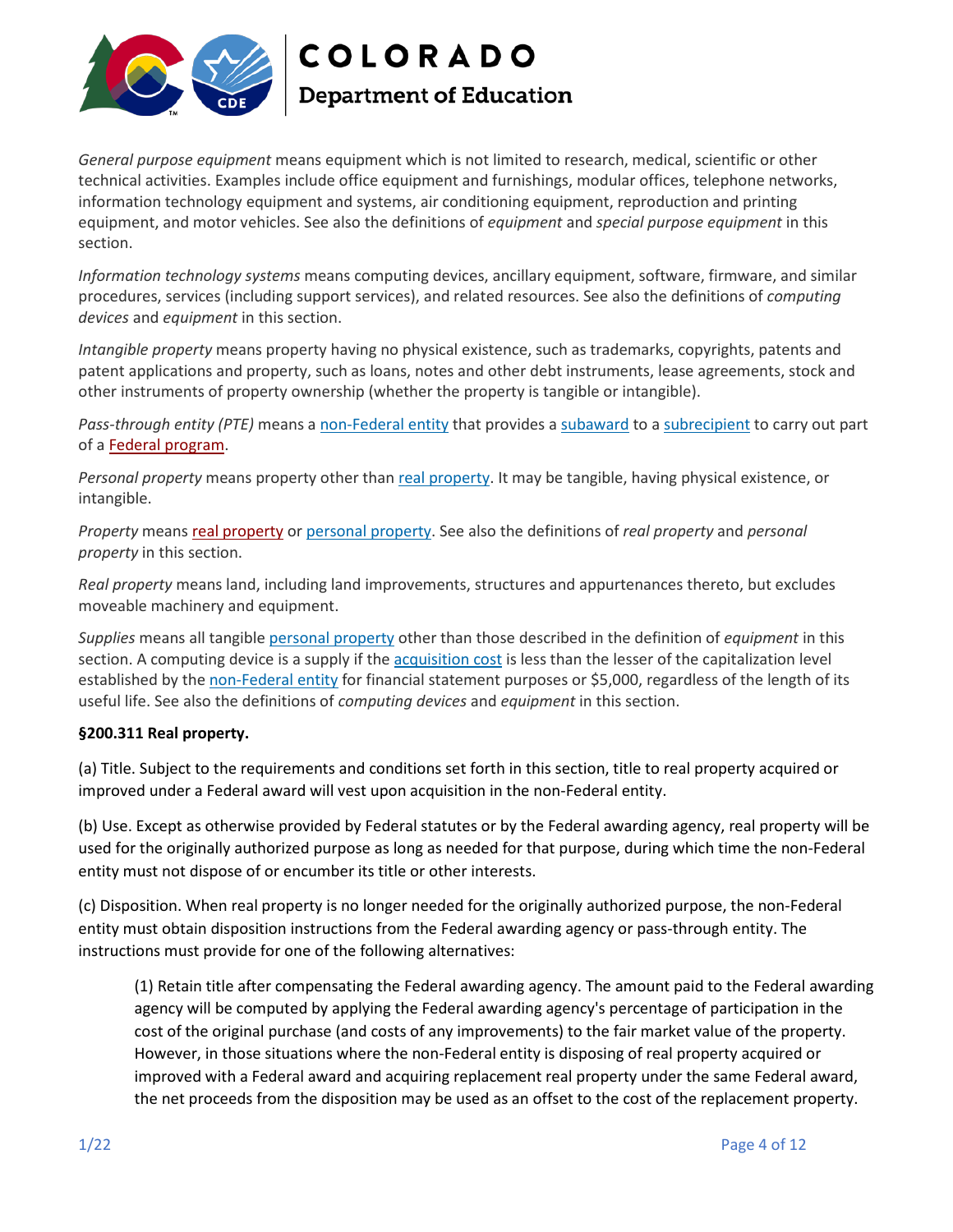

(2) Sell the property and compensate the Federal awarding agency. The amount due to the Federal awarding agency will be calculated by applying the Federal awarding agency's percentage of participation in the cost of the original purchase (and cost of any improvements) to the proceeds of the sale after deduction of any actual and reasonable selling and fixing-up expenses. If the Federal award has not been closed out, the net proceeds from sale may be offset against the original cost of the property. When the non-Federal entity is directed to sell property, sales procedures must be followed that provide for competition to the extent practicable and result in the highest possible return.

(3) Transfer title to the Federal awarding agency or to a third party designated/approved by the Federal awarding agency. The non-Federal entity is entitled to be paid an amount calculated by applying the non-Federal entity's percentage of participation in the purchase of the real property (and cost of any improvements) to the current fair market value of the property.

# **§200.313 Equipment, General.**

(a) Title. Subject to the requirements and conditions set forth in this section, title to equipment acquired under a Federal award will vest upon acquisition in the non-Federal entity. Unless a statute specifically authorizes the Federal agency to vest title in the non-Federal entity without further responsibility to the Federal Government, and the Federal agency elects to do so, the title must be a conditional title. Title must vest in the non-Federal entity subject to the following conditions:

(1) Use the equipment for the authorized purposes of the project during the period of performance, or until the property is no longer needed for the purposes of the project.

- (2) Not encumber the property without approval of the Federal awarding agency or pass-through entity.
- (3) Use and dispose of the property in accordance with paragraphs (b), (c), and (e) of this section.

(b) General. A state must use, manage and dispose of equipment acquired under a Federal award by the state in accordance with state laws and procedures. Other non-Federal entities must follow paragraphs (c) through (e) of this section.

#### (c) Use.

(1) Equipment must be used by the non-Federal entity in the program or project for which it was acquired as long as needed, whether or not the project or program continues to be supported by the Federal award, and the non-Federal entity must not encumber the property without prior approval of the Federal awarding agency. The Federal awarding agency may require the submission of the applicable common form for equipment. When no longer needed for the original program or project, the equipment may be used in other activities supported by the Federal awarding agency, in the following order of priority:

(i) Activities under a Federal award from the Federal awarding agency which funded the original program or project, then

(ii) Activities under Federal awards from other Federal awarding agencies. This includes consolidated equipment for information technology systems.

(2) During the time that equipment is used on the project or program for which it was acquired, the non-Federal entity must also make equipment available for use on other projects or programs currently or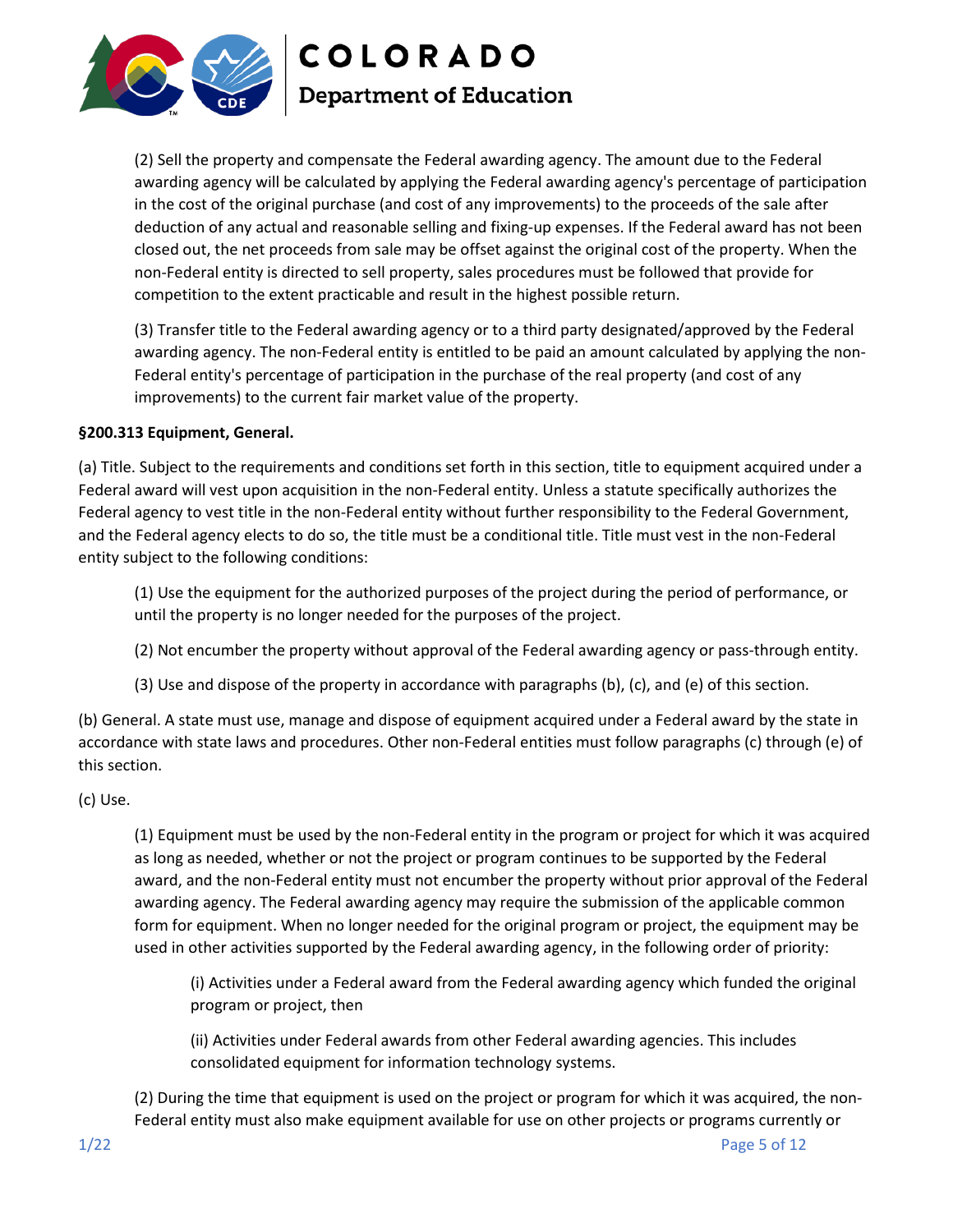

previously supported by the Federal Government, provided that such use will not interfere with the work on the projects or program for which it was originally acquired. First preference for other use must be given to other programs or projects supported by Federal awarding agency that financed the equipment and second preference must be given to programs or projects under Federal awards from other Federal awarding agencies. Use for non-federally-funded programs or projects is also permissible. User fees should be considered if appropriate.

(3) Notwithstanding the encouragement in §200.307 to earn program income, the non-Federal entity must not use equipment acquired with the Federal award to provide services for a fee that is less than private companies charge for equivalent services unless specifically authorized by Federal statute for as long as the Federal Government retains an interest in the equipment.

(4) When acquiring replacement equipment, the non-Federal entity may use the equipment to be replaced as a trade-in or sell the property and use the proceeds to offset the cost of the replacement property.

(d) Management requirements. Procedures for managing equipment (including replacement equipment), whether acquired in whole or in part under a Federal award, until disposition takes place will, as a minimum, meet the following requirements:

(1) Property records must be maintained that include a description of the property, a serial number or other identification number, the source of funding for the property (including the FAIN), who holds title, the acquisition date, and cost of the property, percentage of Federal participation in the project costs for the Federal award under which the property was acquired, the location, use and condition of the property, and any ultimate disposition data including the date of disposal and sale price of the property.

(2) A physical inventory of the property must be taken and the results reconciled with the property records at least once every two years.

(3) A control system must be developed to ensure adequate safeguards to prevent loss, damage, or theft of the property. Any loss, damage, or theft must be investigated.

(4) Adequate maintenance procedures must be developed to keep the property in good condition.

(5) If the non-Federal entity is authorized or required to sell the property, proper sales procedures must be established to ensure the highest possible return.

(e) Disposition. When original or replacement equipment acquired under a Federal award is no longer needed for the original project or program or for other activities currently or previously supported by a Federal awarding agency, except as otherwise provided in Federal statutes, regulations, or Federal awarding agency disposition instructions, the non-Federal entity must request disposition instructions from the Federal awarding agency if required by the terms and conditions of the Federal award. Disposition of the equipment will be made as follows, in accordance with Federal awarding agency disposition instructions:

(1) Items of equipment with a current per unit fair market value of \$5,000 or less may be retained, sold or otherwise disposed of with no further responsibility to the Federal awarding agency.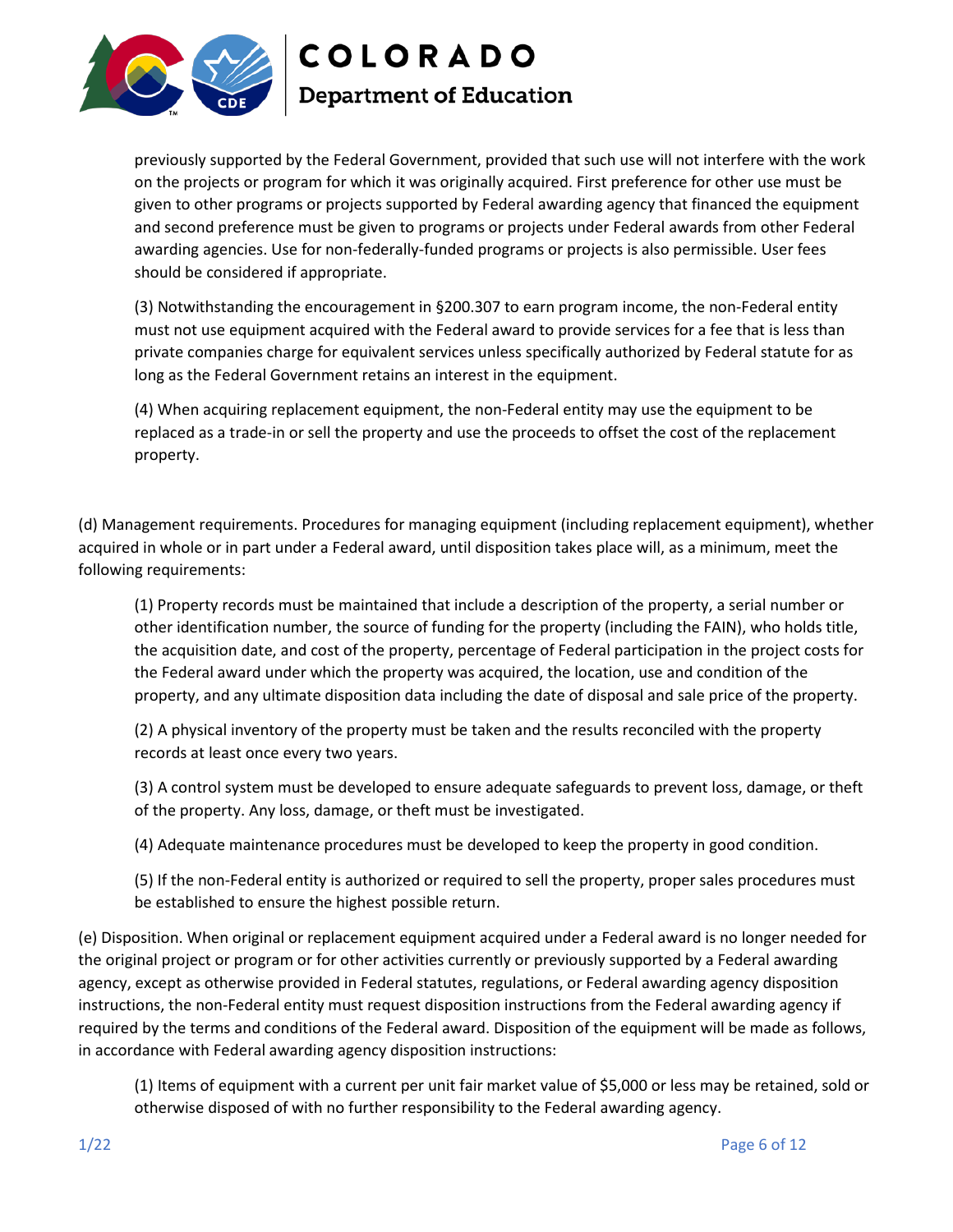

(2) Except as provided in § 200.312(b), or if the Federal awarding agency fails to provide requested disposition instructions within 120 days, items of equipment with a current per-unit fair market value in excess of \$5,000 may be retained by the non-Federal entity or sold. The Federal awarding agency is entitled to an amount calculated by multiplying the current market value or proceeds from sale by the Federal awarding agency's percentage of participation in the cost of the original purchase. If the equipment is sold, the Federal awarding agency may permit the non-Federal entity to deduct and retain from the Federal share \$500 or ten percent of the proceeds, whichever is less, for its selling and handling expenses.

(3) The non-Federal entity may transfer title to the property to the Federal Government or to an eligible third party provided that, in such cases, the non-Federal entity must be entitled to compensation for its attributable percentage of the current fair market value of the property.

(4) In cases where a non-Federal entity fails to take appropriate disposition actions, the Federal awarding agency may direct the non-Federal entity to take disposition actions.

#### **§200.317 Procurements by states.**

When procuring property and services under a Federal award, a State must follow the same policies and procedures it uses for procurements from its non-Federal funds. The State will comply with §§200.321, 200.322, and 200.323 and ensure that every purchase order or other contract includes any clauses required by §200.327. **All other non-Federal entities, including subrecipients of a State, must follow the procurement standards in [§§200.318 through](https://www.law.cornell.edu/cfr/text/2/200.318) [200.327](https://www.law.cornell.edu/cfr/text/2/200.318) and [\(Appendix II to Part 200\).](https://www.law.cornell.edu/cfr/text/2/appendix-II_to_part_200)**

#### **§200.404 Reasonable costs.**

A cost is reasonable if, in its nature and amount, it does not exceed that which would be incurred by a prudent person under the circumstances prevailing at the time the decision was made to incur the cost. The question of reasonableness is particularly important when the non-Federal entity is predominantly federally-funded. In determining reasonableness of a given cost, consideration must be given to:

(a) Whether the cost is of a type generally recognized as ordinary and necessary for the operation of the non-Federal entity or the proper and efficient performance of the Federal award.

(b) The restraints or requirements imposed by such factors as: sound business practices; arm's-length bargaining; Federal, state, local, tribal, and other laws and regulations; and terms and conditions of the Federal award.

(c) Market prices for comparable goods or services for the geographic area.

(d) Whether the individuals concerned acted with prudence in the circumstances considering their responsibilities to the non-Federal entity, its employees, where applicable its students or membership, the public at large, and the Federal Government.

(e) Whether the non-Federal entity significantly deviates from its established practices and policies regarding the incurrence of costs, which may unjustifiably increase the Federal award's cost.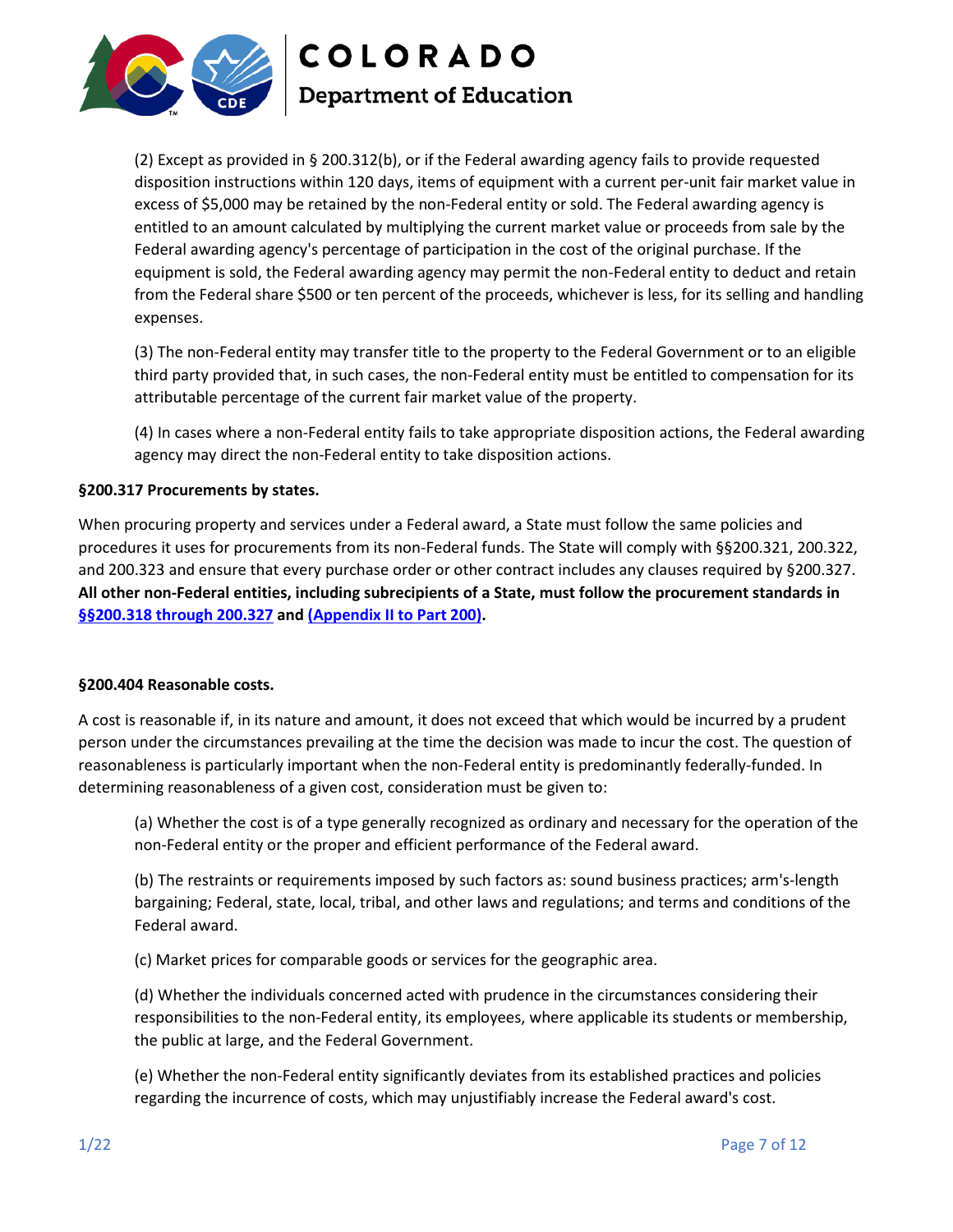

## **§200.405 Allocable costs.**

(a) A cost is allocable to a particular Federal award or other cost objective if the goods or services involved are chargeable or assignable to that Federal award or cost objective in accordance with relative benefits received. This standard is met if the cost:

(1) Is incurred specifically for the Federal award;

(2) Benefits both the Federal award and other work of the non-Federal entity and can be distributed in proportions that may be approximated using reasonable methods; and

(3) Is necessary to the overall operation of the non-Federal entity and is assignable in part to the Federal award in accordance with the principles in this subpart.

(b) All activities which benefit from the non-Federal entity's indirect (F&A) cost, including unallowable activities and donated services by the non-Federal entity or third parties, will receive an appropriate allocation of indirect costs.

(c) Any cost allocable to a particular Federal award under the principles provided for in this part may not be charged to other Federal awards to overcome fund deficiencies, to avoid restrictions imposed by Federal statutes, regulations, or terms and conditions of the Federal awards, or for other reasons. However, this prohibition would not preclude the non-Federal entity from shifting costs that are allowable under two or more Federal awards in accordance with existing Federal statutes, regulations, or the terms and conditions of the Federal awards.

(d) Direct cost allocation principles: If a cost benefits two or more projects or activities in proportions that can be determined without undue effort or cost, the cost must be allocated to the projects based on the proportional benefit. If a cost benefits two or more projects or activities in proportions that cannot be determined because of the interrelationship of the work involved, then, notwithstanding paragraph (c) of this section, the costs may be allocated or transferred to benefitted projects on any reasonable documented basis. Where the purchase of equipment or other capital asset is specifically authorized under a Federal award, the costs are assignable to the Federal award regardless of the use that may be made of the equipment or other capital asset involved when no longer needed for the purpose for which it was originally required. See also §§200.310 through 200.316 and 200.439.

(e) If the contract is subject to CAS, costs must be allocated to the contract pursuant to the Cost Accounting Standards. To the extent that CAS is applicable, the allocation of costs in accordance with CAS takes precedence over the allocation provisions in this par

# **§200.436 Depreciation.**

(a) Depreciation is the method for allocating the cost of fixed assets to periods benefitting from asset use. The non-Federal entity may be compensated for the use of its buildings, capital improvements, equipment, and software projects capitalized in accordance with GAAP, provided that they are used, needed in the non-Federal entity's activities, and properly allocated to Federal awards. Such compensation must be made by computing depreciation.

(b) The allocation for depreciation must be made in accordance with Appendices III through IX.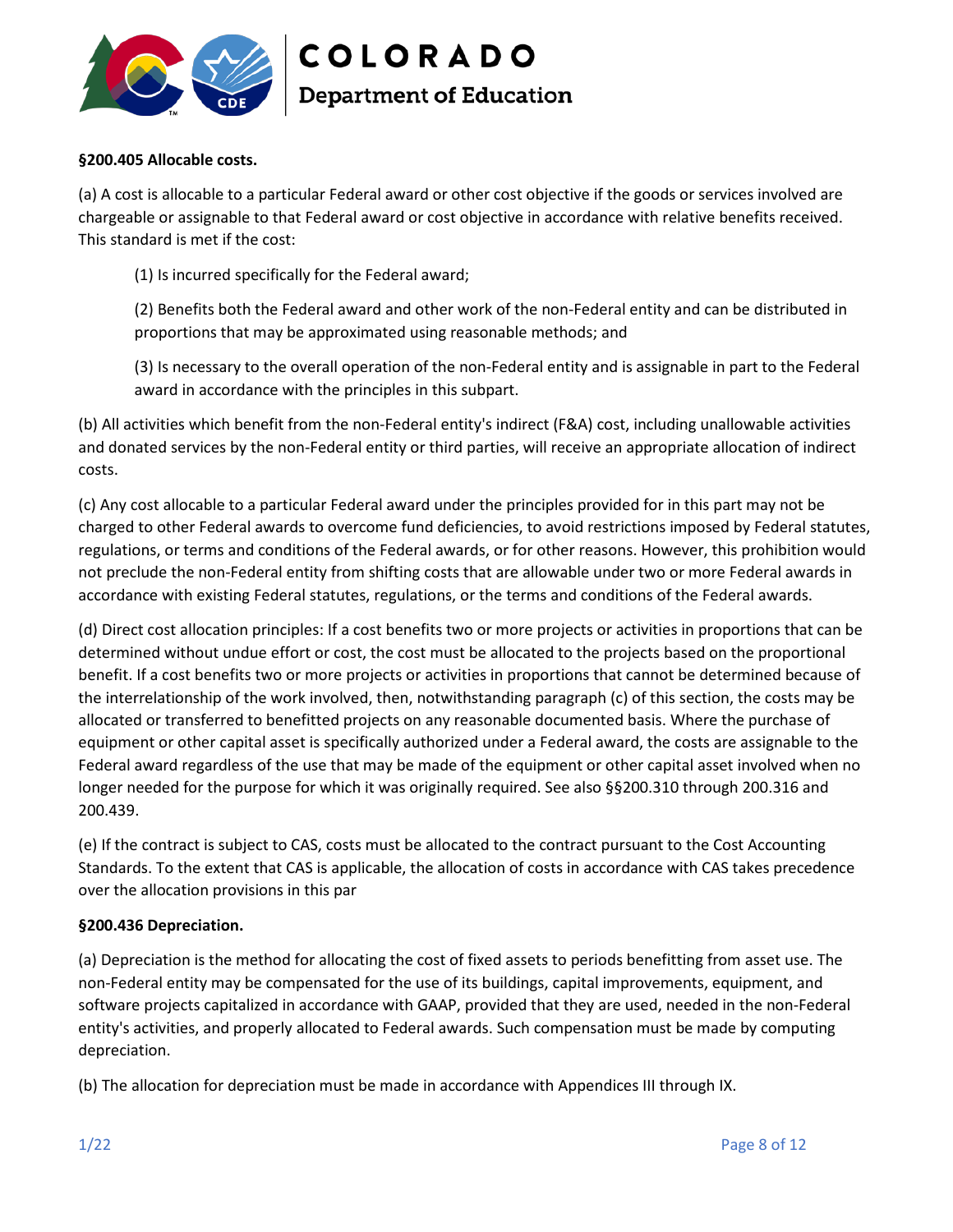

(c) Depreciation is computed applying the following rules. The computation of depreciation must be based on the acquisition cost of the assets involved. For an asset donated to the non-Federal entity by a third party, its fair market value at the time of the donation must be considered as the acquisition cost. Such assets may be depreciated or claimed as matching but not both. For the computation of depreciation, the acquisition cost will exclude:

(1) The cost of land;

(2) Any portion of the cost of buildings and equipment borne by or donated by the Federal Government, irrespective of where title was originally vested or where it is presently located;

(3) Any portion of the cost of buildings and equipment contributed by or for the non-Federal entity that are already claimed as matching or where law or agreement prohibits recovery;

(4) Any asset acquired solely for the performance of a non-Federal award; and

(d) When computing depreciation charges, the following must be observed:

(1) The period of useful service or useful life established in each case for usable capital assets must take into consideration such factors as type of construction, nature of the equipment, technological developments in the particular area, historical data, and the renewal and replacement policies followed for the individual items or classes of assets involved.

(2) The depreciation method used to charge the cost of an asset (or group of assets) to accounting periods must reflect the pattern of consumption of the asset during its useful life. In the absence of clear evidence indicating that the expected consumption of the asset will be significantly greater in the early portions than in the later portions of its useful life, the straight-line method must be presumed to be the appropriate method. Depreciation methods once used may not be changed unless approved in advance by the cognizant agency. The depreciation methods used to calculate the depreciation amounts for indirect (F&A) rate purposes must be the same methods used by the non-Federal entity for its financial statements.

(3) The entire building, including the shell and all components, may be treated as a single asset and depreciated over a single useful life. A building may also be divided into multiple components. Each component item may then be depreciated over its estimated useful life. The building components must be grouped into three general components of a building: building shell (including construction and design costs), building services systems (e.g., elevators, HVAC, plumbing system and heating and air-conditioning system) and fixed equipment (e.g., sterilizers, casework, fume hoods, cold rooms and glassware/washers). In exceptional cases, a cognizant agency may authorize a non-Federal entity to use more than these three groupings. When a non-Federal entity elects to depreciate its buildings by its components, the same depreciation methods must be used for indirect (F&A) purposes and financial statements purposes, as described in paragraphs (d)(1) and (2) of this section.

(4) No depreciation may be allowed on any assets that have outlived their depreciable lives.

(5) Where the depreciation method is introduced to replace the use allowance method, depreciation must be computed as if the asset had been depreciated over its entire life (i.e., from the date the asset was acquired and ready for use to the date of disposal or withdrawal from service). The total amount of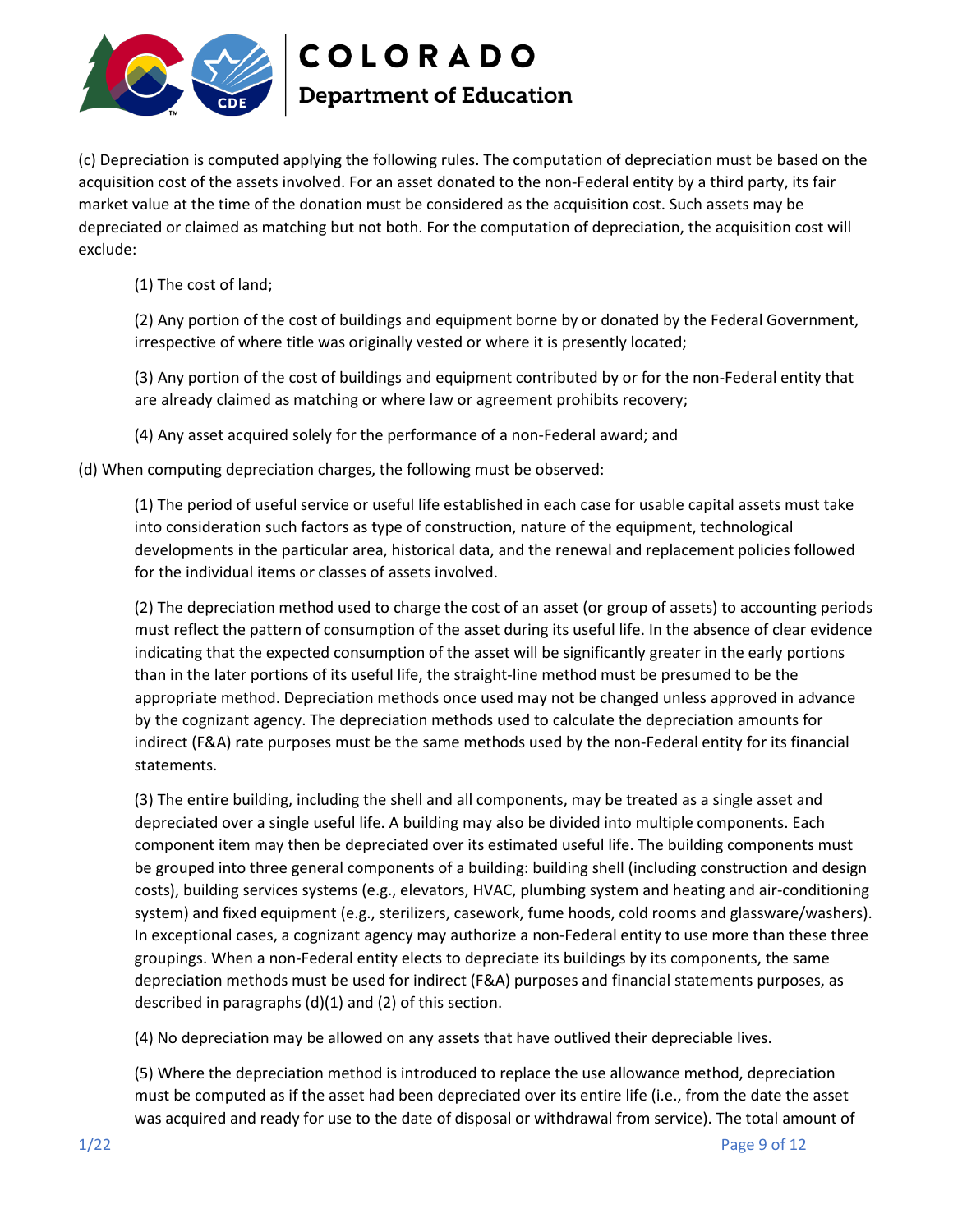

use allowance and depreciation for an asset (including imputed depreciation applicable to periods prior to the conversion from the use allowance method as well as depreciation after the conversion) may not exceed the total acquisition cost of the asset.

(e) Charges for depreciation must be supported by adequate property records, and physical inventories must be taken at least once every two years to ensure that the assets exist and are usable, used, and needed. Statistical sampling techniques may be used in taking these inventories. In addition, adequate depreciation records showing the amount of depreciation must be maintained.

#### **§200.439 Equipment and other capital expenditures.**

(a) See §200.1 for the definitions of capital expenditures, equipment, special purpose equipment, general purpose equipment, acquisition cost, and capital assets.

(b) The following rules of allowability must apply to equipment and other capital expenditures:

(1) Capital expenditures for general purpose equipment, buildings, and land are unallowable as direct charges, except with the prior written approval of the Federal awarding agency or passthrough entity.

(2) Capital expenditures for special purpose equipment are allowable as direct costs, provided that items with a unit cost of \$5,000 or more have the prior written approval of the Federal awarding agency or passthrough entity.

(3) Capital expenditures for improvements to land, buildings, or equipment which materially increase their value or useful life are unallowable as a direct cost except with the prior written approval of the Federal awarding agency, or pass-through entity. See §200.436 Depreciation, for rules on the allowability of depreciation on buildings, capital improvements, and equipment. See also §200.465 Rental costs of real property and equipment.

(4) When approved as a direct charge pursuant to paragraphs (b)(1) through (3) of this section, capital expenditures will be charged in the period in which the expenditure is incurred, or as otherwise determined appropriate and negotiated with the Federal awarding agency.

(5) The unamortized portion of any equipment written off as a result of a change in capitalization levels may be recovered by continuing to claim the otherwise allowable depreciation on the equipment, or by amortizing the amount to be written off over a period of years negotiated with the Federal cognizant agency for indirect cost.

(6) Cost of equipment disposal. If the non-Federal entity is instructed by the Federal awarding agency to otherwise dispose of or transfer the equipment the costs of such disposal or transfer are allowable

(7) Equipment and other capital expenditures are unallowable as indirect costs. See § 200.436.

#### **§200.458 Pre-award costs.**

Pre-award costs are those incurred prior to the effective date of the Federal award or subaward directly pursuant to the negotiation and in anticipation of the Federal award where such costs are necessary for efficient and timely performance of the scope of work. Such costs are allowable only to the extent that they would have been allowable if incurred after the date of the Federal award and only with the written approval of the Federal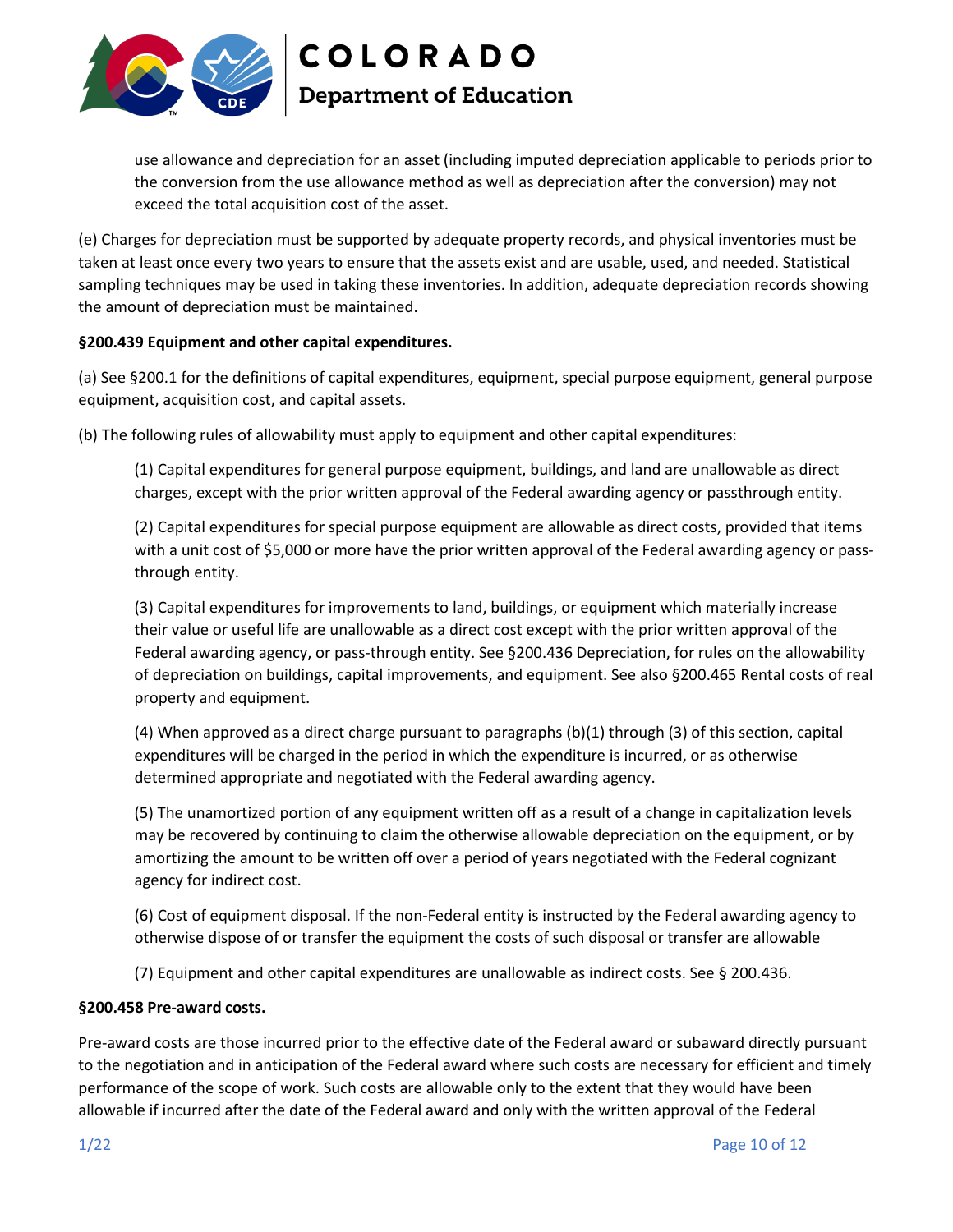

awarding agency. If charged to the award, these costs must be charged to the initial budget period of the award, unless otherwise specified by the Federal awarding agency or pass-through entity.

#### **§200.462 Rearrangement and reconversion costs.**

(a) Costs incurred for ordinary and normal rearrangement and alteration of facilities are allowable as indirect costs. Special arrangements and alterations costs incurred specifically for a Federal award are allowable as a direct cost with the prior approval of the Federal awarding agency or pass-through entity.

(b) Costs incurred in the restoration or rehabilitation of the non-Federal entity's facilities to approximately the same condition existing immediately prior to commencement of Federal awards, less costs related to normal wear and tear, are allowable.

#### **§200.465 Rental costs of real property and equipment.**

(a) Subject to the limitations described in paragraphs (b) through (d) of this section, rental costs are allowable to the extent that the rates are reasonable in light of such factors as: rental costs of comparable property, if any; market conditions in the area; alternatives available; and the type, life expectancy, condition, and value of the property leased. Rental arrangements should be reviewed periodically to determine if circumstances have changed and other options are available.

(b) Rental costs under "sale and lease back" arrangements are allowable only up to the amount that would be allowed had the non-Federal entity continued to own the property. This amount would include expenses such as depreciation, maintenance, taxes, and insurance.

(c) Rental costs under "less-than-arm's-length" leases are allowable only up to the amount (as explained in paragraph (b) of this section). For this purpose, a less-than-arm's-length lease is one under which one party to the lease agreement is able to control or substantially influence the actions of the other. Such leases include, but are not limited to those between:

(1) Divisions of the non-Federal entity;

(2) The non-Federal entity under common control through common officers, directors, or members; and

(3) The non-Federal entity and a director, trustee, officer, or key employee of the non-Federal entity or an immediate family member, either directly or through corporations, trusts, or similar arrangements in which they hold a controlling interest. For example, the non-Federal entity may establish a separate corporation for the sole purpose of owning property and leasing it back to the non-Federal entity.

(4) Family members include one party with any of the following relationships to another party:

- (i) Spouse, and parents thereof;
- (ii) Children, and spouses thereof;
- (iii) Parents, and spouses thereof;